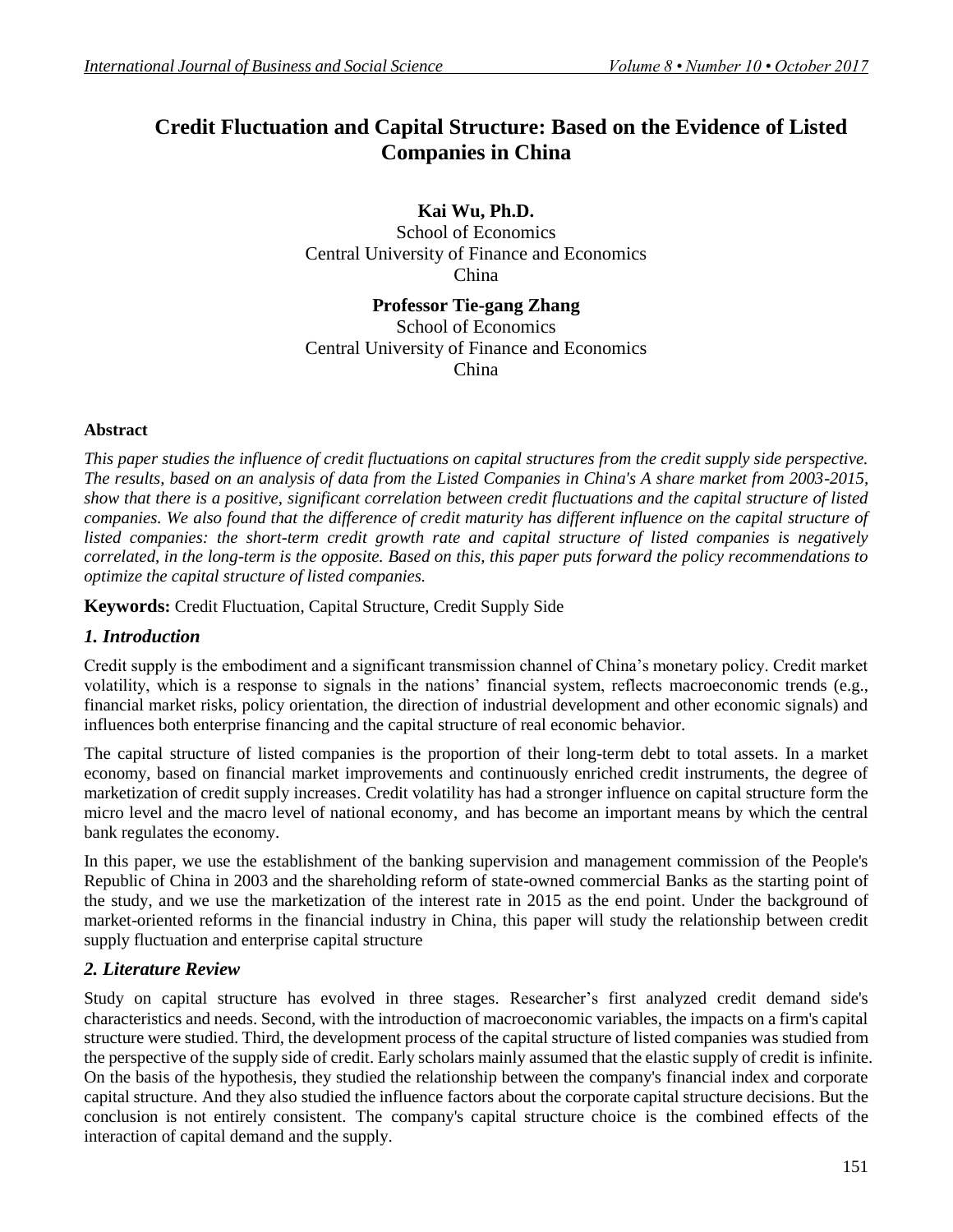It is one-sided to study the capital structure solely from the perspective of capital requirements. In previous studies, of corporate capital structures, the scholars mainly researched the infinite elasticity assumption of capital market supply, and investigated this issue from inside a company's asset structure. The research on financial risk costs, the size of a company's growth, the choice of investment strategies and non-debt tax shielding of the company's capital structure, can influence the direction of the company's capital structure choice. But the supply elasticity of capital markets is not infinite. Faukender and Petersen(2006), in the process of their research on the factors that influence the company capital structure, found that based on the information asymmetry of capital supply, when the companies made the choice of the capital structure, the managers should not only rely the company's capital demand, but also on the factors of capital supply. Research on the relationship between the capital structure of enterprises as an important source of funds and credit Supply Company is necessary.

At present, in the international theoretical world, the research on the relationship between capital structure and macro micro credit supply enterprise is the attention of scholars. Holmstrom and Tirole (1997) mainly studied the relationship between the company's variables (e.g., funds at the disposal of the localities, the ability of guarantee and funding constraints) and the credit supply. They found that due to its own abundant funds, strong guarantee ability, small funding constraints, the influence of the supply of bank credit is relatively small, but the capacity of a small company is relatively weak. In his study on the relationship between the American companies and credit funds supply, Leary (2008) found that firms of different sizes have varying degrees of sensitivity to changes in the ease and contraction of credit supply. This research showed that smaller firms are more significantly affected by changes in the supply of credit than larger firms. Voutsinas and Werner (2011), using the Japanese capital market as their research object, studied the relationship between Japan's capital structure and that country's corporate credit supply process. They found that the impact of credit supply shocks on the capital structure of the company is derived from a company's own endowment and attribute constraints.

The relationship between macro credit supply and micro capital structure of enterprises has been sufficiently studied in China. On the background of the non completely marketable interest rates, Tang Guozheng and Liu Li (2005) listed companies in China as a sample. They found that the financial regulatory authorities of China on the market will lead to distortion of the interest rate of credit supply, and have a significant impact on the choice of the capital structure of listed companies. According to the exogenous attributes of credit policy, Zhao Dongqing, Zhu Wuxiang and Wang Zhengwei (2008) regard it as an alternative variable of credit supply. They take the real estate industry as a sample. The impact of macro control on the capital structure of listed companies is tested. The results show that macroeconomic regulation and control affect the capital structure of listed companies through the supply and demand of credit market in two directions. If they regard the 2004 as the dividing line of macro control, the capital structure of Listed Companies in the real estate industry has changed significantly after the macro-control, which means that the company's liabilities level has improved significantly. In the study of the relationship between credit policy and corporate capital structure, Zeng Haijian and Su Dongwei (2010) used the "natural experiment" approach. On the background of the credit expansion in 1998 and the credit crunch in 2004, according to the actual situation of China, they studied the sensitivity of the company's debt level to the changes in credit from three dimensions of the company size, nationalization of ownership and the ability of guarantee. In the study of the relationship between monetary policy and credit policy, Liu Liwei and Hao Lin (2010) found that there is a significant long-term stable relationship between the required reserve requirements, the total credit, interest rates and interest rates.

In summary, the current research on the impact of credit fluctuations on capital structures is still uncertain. Under the bank oriented financial system background, based on the existing research results, this paper uses the credit scale changing as a measure to further study its impact on the capital structure of listed companies in China. We also compare the results of empirical analysis to draw relevant conclusions and policy recommendations.

#### *3. Empirical Analysis of the Impact of Credit Fluctuations on Corporate Capital Structures*

#### **3.1 Measurement Model Setting**

The purpose of this paper is to examine the impact of credit scale fluctuations on the capital structure of listed companies. We chose the data of listed companies in A stock market of China, and there are some individual differences among the samples. Therefore, in the empirical part of this section, we should control the micro and macro factors, which have an impact on the capital structure of listed companies, such as the company characteristics, industry characteristics and the macroeconomic environment.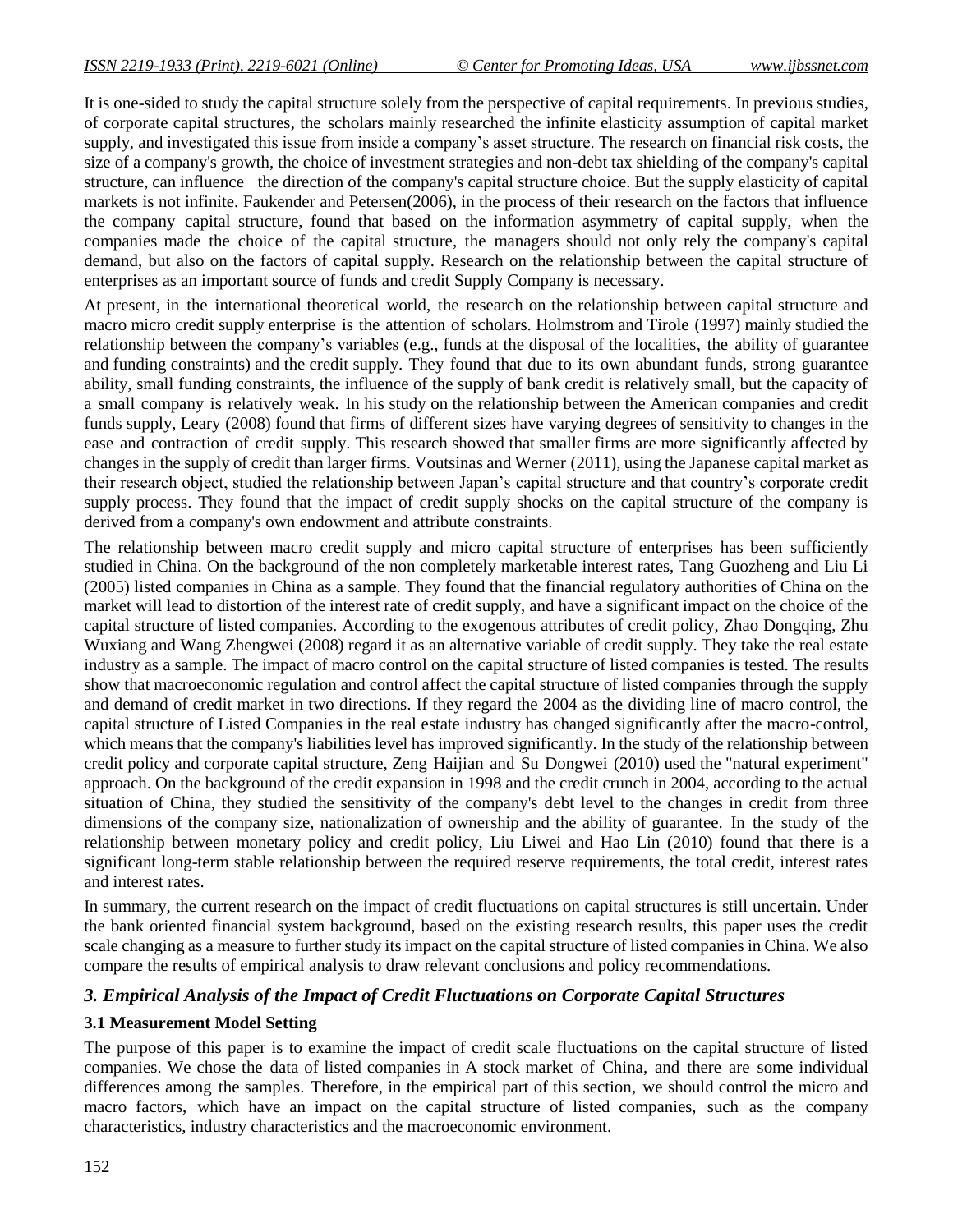Considering the continuity of the company's operation, the capital structure of the company is adjusted on the basis of the capital structure of the previous period. Therefore, in the design process of a model, the author sets up the phase lag back of the capital structure. In order to better examine the effect between capital structure and credit scale fluctuation of listed companies, the paper assumes that there is not the existence of adjustment costs of capital structure in the dynamic model, which the listed company can quickly adjust the company's current capital structure to the optimal capital structure after the fluctuation of the credit scale.

The model is as follows:

$$
Leverage_{i,t} = \alpha + \beta_1 Leverage_{i,t-1} + \beta_2 Credit_{i,t} + \beta_3 Control_{i,t} + \varepsilon_{i,t} + \mu_{t-1})
$$

Among the variables included in Model 1,  $i$  is the listed companies,  $t$  is the year and *Leverage*<sub>*it*</sub> is the capital structure of the *i* listed companies in year *t*. The lag variables *Leverage<sub>it-1</sub>* represent the capital structures of the *i* listed companies in year  $t$ -1. *Credit<sub>t</sub>* is the credit scale fluctuation variable for period  $t$  and  $Control_{i,t}$  is the control variable of *i* listed companies in period *t*.  $\mu_t$  and  $\varepsilon_{i,t}$  represents individual factors and the observation sample's random perturbation.

We use the Generalized Method of Moments (GMM) method to solve the endogeneity problem of our dynamic model. The differential GMM method is used to deal with the endogeneity of the dynamic model. In this method, the difference between strictly exogenous variables and the lagged items of the explanatory variables is used as a tool variable to solve the endogeneity problem. However, when the relation between the explained variable and the endogenous explanatory variable appears approximately random walk, the differential GMM method will be seriously affected by the weak instrumental variable. The results estimated by this method are likely to be biased.

In view of the weak instrumental variable problem in differential GMM, Blundell and Bond (1998) utilize the information of difference equation and horizontal equation effectively. They combine the horizontal regression equation with the differential regression equation to enhance the effectiveness of the instrumental variable. This is the system GMM method. However, in the face of a few individuals, the long-term panel data, both the system GMM and the differential GMM will make the Arellano-Bond autocorrelation test lack of reliability. The long time span makes the Sargan test unreliable due to excessive production of instrumental variables, and thus biases the model in the estimation process. Therefore, the system GMM and differential GMM are generally suitable for panel data with a small time span and a large number of individual samples. In addition, due to the selection of different weight matrices, differential GMM and system GMM are divided into one step estimation and two step estimation. Compared with the one step estimation method, the GMM estimated by the two step method is less likely to be affected by heteroscedastic interference. However, under the limited sample condition, the standard deviation of the two step estimation will have a more serious downward bias, which will still have a great impact on statistical inference. Since the sample size of this paper is large, we choose the two step GMM model to estimate the model, and examine the relationship between the credit scale variables and capital structure of the company.

#### *3.2 Main and Control Variable Selection*

#### **a. Capital Structure**

The capital structure of listed companies is the ratio of long-term debt to total assets, which reflects the relationship between the channel and the proportion of long-term capital of listed companies, so the study on short-term debt financing is not included in the capital structure. For the measurement of capital structure, this paper adopts the measure of asset liability ratio and the non-current debt ratio, that is, the proportion of non-current liabilities to total assets (Lev). To measure capital structure of listed companies, the foreign research literature generally uses the ratio of interest bearing debt to total assets, or the ratio of interest bearing debt and total market value. However, due to historical reasons and China's national conditions, circulating shares and non tradable shares remain in a state of coexistence for a long time. The pricing of non tradable shares remains controversial. This makes it impossible to measure the capital structure by using the ratio between interest bearing debt and the total market value of the company. Therefore, the empirical research literature in this area generally uses the ratio between interest bearing debt and total assets to measure the capital structure of listed companies. Due to the imperfection of China's securities market, the market value of listed companies fluctuates greatly. According to the practice of most scholars, this paper selects the ratio between interest bearing debt and total assets to measure the capital structure of listed companies, and uses them as explanatory variables of the model.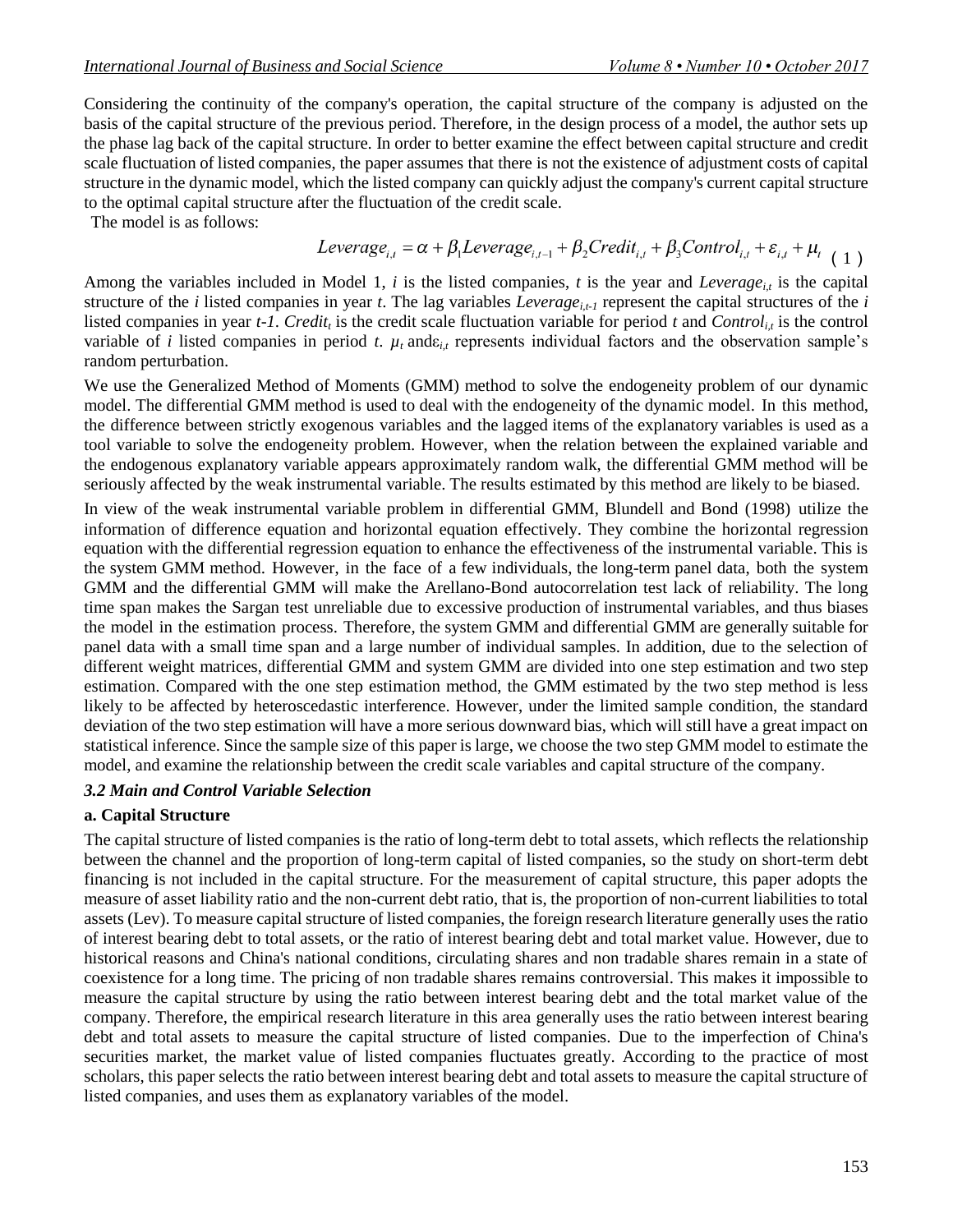#### **b. Credit Fluctuation Variables**

According to the theoretical analysis and hypothesis, this paper defines the credit fluctuation variables. This paper will choose credit growth rate as a variable to describe credit fluctuation. Specifically, this paper will use the total size of the credit growth rate (To\_credit), short-term credit growth rate (St\_credit) and long-term credit growth rate (Lt\_credit) as a description of our credit fluctuation variables, to examine the relationship between capital structure and credit scale fluctuations between companies.

#### **c. Other Control Variables**

According to the experience of empirical research, the other control variables of this paper will be selected from many angles, such as company, industry and macro economy. At the company level, the paper will choose the size of the company (Scale), profitability(Profit), non-debt tax shields (Ntds), flow rate (Flow\_ra), the level of Holdings (Control) as control variables of firm characteristics. On the industry level, according to the classification standard of Wind database, this paper uses dummy variables to control the 24 industries involved in the sample data. At the macroeconomic level, this paper focuses on the influence of macroeconomic situation on the explanatory variables, so this paper will select the natural logarithm of GDP (lnGDP) and the macroeconomic climate index (Mac\_index) as a characterization of China variables to measure the economic situation under control. See Table 1 for details.

| Variable name                         | <b>Description</b> | <b>Variable Definitions and Meanings</b>                                                                                                                                                                                                                                                                    |
|---------------------------------------|--------------------|-------------------------------------------------------------------------------------------------------------------------------------------------------------------------------------------------------------------------------------------------------------------------------------------------------------|
| Capital Structure                     | Lev                | The product of the ratio of assets to liabilities<br>and non-current liabilities                                                                                                                                                                                                                            |
| Asset liability ratio                 | Ast_deb_ra         | Total liabilities divided by total assets.                                                                                                                                                                                                                                                                  |
| Non-current debt ratio                | Uldeb_ra           | Non-current liabilities divided by total<br>liabilities.                                                                                                                                                                                                                                                    |
| Credit scale growth rate              | To_credit          | The credit scale at the end of this termminus<br>the credit scale at the end of the last term,<br>then divided by the credit scale at the end of<br>the term. It can measure the easing extent of<br>credit.                                                                                                |
| Growth rate of short-term loans       | St_credit          | The short term credit size at the end of this<br>period minus the short term credit at the end<br>of the last term, then divided by the short<br>term credit scale at the end of the term. It can<br>measure the easing extent of the short-term<br>credit.                                                 |
| Medium and long-term loan growth rate | Lt_credit          | The long-term credit scale at the end of this<br>period minus the long-term credit scaleat the<br>end of the last term, then divided by the<br>long-term credit scale at the end of this term.<br>It can measure the easing degree of long-term<br>credit.<br>The benchmark interest rate for the 3-5 years |
| Deposit spread                        | $SL_is$            | loan minus the benchmark interest rate for<br>the 3 years terms deposit.                                                                                                                                                                                                                                    |
| Required reserve ratio                | RR_ratio           | Required reserve ratio                                                                                                                                                                                                                                                                                      |
| Company size                          | Scale              | Total assets scale                                                                                                                                                                                                                                                                                          |
| Profitability                         | Profit             | Return on assets                                                                                                                                                                                                                                                                                            |
| Non-debt tax shield                   | <b>Ndts</b>        | Pre-tax profit minus the quotient of tax<br>expense and corresponding tax rate, divided<br>by the total assets.                                                                                                                                                                                             |
| Current ratio                         | Flow_ra            | The current assets divided bythe current<br>liabilities.                                                                                                                                                                                                                                                    |
| Holding level                         | Control            | Ownership concentration                                                                                                                                                                                                                                                                                     |
| Industry characteristics              | Wind               | According to the Wind classification, they<br>fall into 24 Categories                                                                                                                                                                                                                                       |
| Macroeconomy                          | lnGDP              | Natural logarithm of GDP                                                                                                                                                                                                                                                                                    |
| Economic climate index                | Mac_index          | Macroscopic consistent composite index                                                                                                                                                                                                                                                                      |

**Table 1 Lists and implications of empirical model selection variables**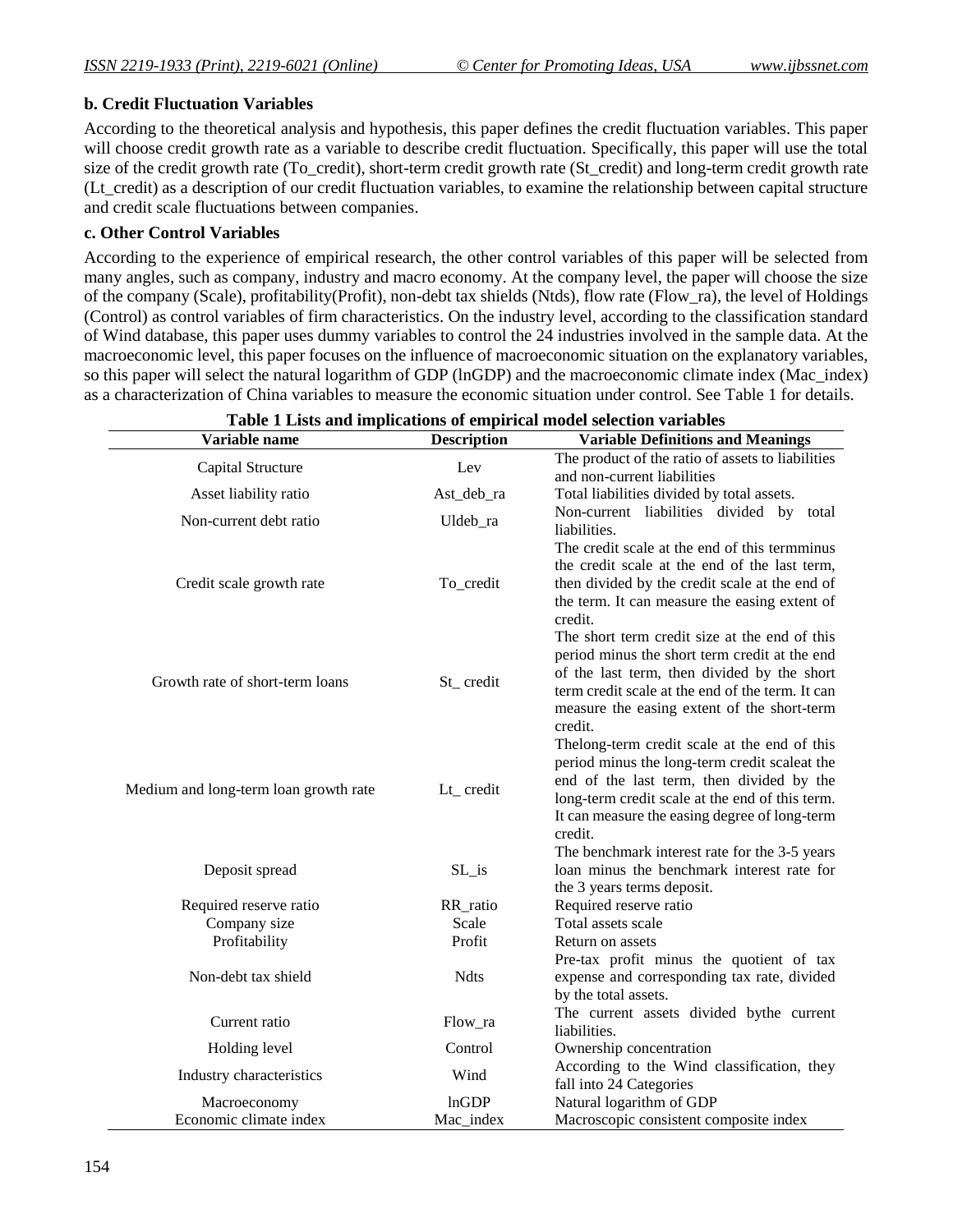# **3.3 Data Processing and Descriptive Statistics**

In 2003, the People's Republic of China Banking Regulatory Commission was established. In the same year, the state-owned commercial banks began the shareholding system reform. The people's Bank of China began to formulate the credit expected control target at the beginning of each year. We use 2003 as the starting point for our analysis. The full market rate at the end of 2015 is the end point of our study's time span. Therefore, this paper will set the time span of the study from 2003 to 2015. This paper selects the quarterly data of listed companies of A shares in Shanghai and Shenzhen two cities as the research object, and makes the following screening:1. in the sample period, excluding the debt ratio of less than 0 or more than 1 of listed companies. 2. in the sample period, excluding the listed companies with missing observation data. 3. excluding ST and ST\* listed companies. 4. excluding listed companies in the financial sector. In this paper, a balanced panel data with 2828 items is obtained. The data of capital structure and control variables come from the data of Listed Companies in Wind database. Credit related data from the annual data statistics released by the people's Bank of China website. The macro economic data comes from the data statistics of China Railway network.

Table 2 shows descriptive statistics of regression model variables. The average asset liability ratio of China's listed companies is 46.3%. In the process of measuring the average financial leverage of the company, the asset liability ratio used by Tong Yong (2004) is 47.1%. The two data are basically consistent. But, the asset liability ratio of Listed Companies in developed countries is 53.8%~73.2% in the same period. In contrast, the asset liability ratio of China's listed companies is relatively low. Companies prefer to raise capital through equity financing channels, while debt financing has a lower preference, which is similar to the conclusions drawn in previous chapters.

The total scale of China's credit has shown a rapid growth from 2003 to 2015. In the situation of rapid growth, the growth of medium and long-term credit and short-term credit is slightly different. In the descriptive statistical table of variables, the annual average growth rate of RMB credit is 4.2%, the average annual growth rate of medium and long-term credit is 5%, and the annual average growth rate of short-term credit is 3.6%. The growth of short-term credit is relatively slow. The annual average deposit reserve ratio is 15.5%, and the average annual interest rate of deposit and loan spreads is 2.8%. This is the same as the information conveyed by the credit scale growth index. Low statutory reserve ratio and high deposit and loan spread show that China's credit policy remained relatively loose during the period from 2003 to 2015. China's credit environment is relatively relaxed, there is no sign of the credit crunch and the situation. On the basis of expansionary policies, the executive authorities of China's monetary policy just fine tune the policy appropriately.

From the perspective of industry differences, there is a big difference in the debt level of Companies in different industries. Some companies have a higher debt ratio, and the debt ratio is close to 100%. Some companies have a lower debt ratio, and their asset liability ratio is close to 0.9%. There is almost no demand for financing through debt channels in companies with low debt ratios.

From the corporate level, the trade-off theory suggests that different firms will make different optimal capital structure decisions according to their own characteristics. In the descriptive statistics of variables, the standard deviation of the corporate characteristic control variables shows that there is a large individual difference in the company characteristic control variables at the corporate level. This shows that it is necessary to make fixed effects on enterprises in empirical regression.

| Table 2 Descriptive statistics of selected variables |        |          |              |           |
|------------------------------------------------------|--------|----------|--------------|-----------|
| Variance                                             | Mean   | Variance | Minimum      | Maximum   |
| Ast deb ra                                           | 0.463  | 0.182    | 0.009        | 0.999     |
| $U$ ldeb $\_$ ra                                     | 0.519  | 0.295    | 0.005        | 0.999     |
| To credit                                            | 0.042  | 0.028    | 0.009        | 0.447     |
| St credit                                            | 0.036  | 0.026    | $-0.017$     | 0.339     |
| Lt credit                                            | 0.050  | 0.038    | 0.020        | 0.538     |
| SL is                                                | 0.028  | 0.003    | 0.023        | 0.033     |
| RR ratio                                             | 0.155  | 0.0537   | 0.06         | 0.215     |
| Scale                                                | 12.319 | 1.479    | 1.632        | 21.531    |
| Profit                                               | 4.848  | 64.691   | $-7.988.846$ | 7.590.962 |
| <b>Ndts</b>                                          | 0.032  | 0.067    | $-0.684$     | 0.555     |
| Flow ra                                              | 0.261  | 20.880   | $-60.957$    | 4.010.502 |
| Control                                              | 24.757 | 22.417   | 0.000        | 125.160   |
| lnGDP                                                | 12.179 | 0.768    | 10.177       | 13.443    |
| Mac index                                            | 99.700 | 2.893    | 93.920       | 104.377   |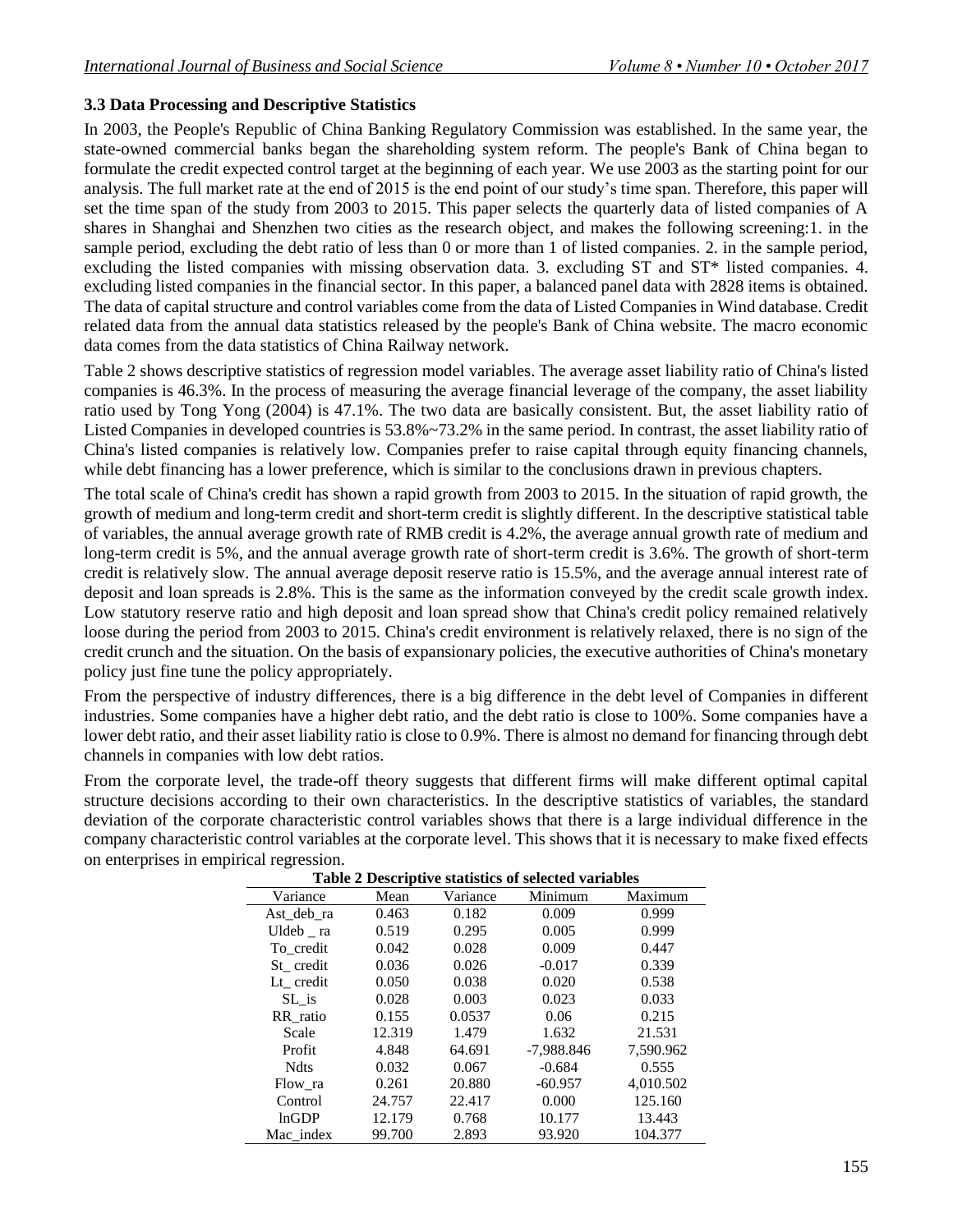#### *4. Empirical Analysis*

In the process of empirical test of equation (1), we can use either fixed effect model to estimate or random effect model. However, due to the fact that the characteristic variables of different companies are not completely exogenous, the fixed effect model is chosen to estimate. The results of Hausman test on the model show that it is appropriate to estimate the formula (1) with fixed effect model. Therefore, the fixed regression model is used to estimate and analyze the regression model in this paper.

Table 3 shows the impact of credit fluctuation on the capital structure of listed companies. Under the control of industry fixed effect, the coefficient of total credit growth and the capital structure of listed companies are positive, but not significant. This is the case in equation (1). In order to overcome the interaction between enterprises, equations (2) increase the control of fixed effects of enterprises on the basis of equation (1). We find that the coefficient of total credit growth rate is still positive, and the coefficient in equation (1) rises to 31.2%, and is significant at the 1% level. This shows that the variables describing the characteristics of the company are not completely exogenous, and there are certain regularities in different listed companies. This needs to use fixed effect model to estimate. Based on the panel data model, the equation (3) increases the control variables of corporate characteristics, such as firm size, profitability, non debt tax shield, liquidity ratio and holding level. In addition, the equation (3) increases the natural logarithm of GDP and the macroeconomic index. After re-estimation, we find that the coefficient of total credit growth rate is still positive, but the coefficient in the equation (2) is reduced to 10.5%, and it is significant at the 1% level. Furthermore, the equation (4) increases the control of the fixed effect of the enterprise, and finds that the coefficient of the growth rate of the total scale of credit is positive, and the coefficient in the equation (3) is reduced to 9.6%, and is significant at the 1% level.

When we use the system GMM method to estimate the model, we can overcome the endogeneity problem as much as possible. The results are shown in equation (5). You can find the coefficient of the total size of the credit growth rate is still positive, and is significant at the 1% level. However, after removing the possible endogeneity effect, the coefficient of total credit growth rate is 5.5%, which is smaller than the coefficient in equation (4). This is mainly due to the reverse causality between the capital structure of listed companies and the growth rate of the total scale of credit. The capital structure of listed companies will affect the financial decisions of enterprises, such as the financing arrangements of enterprises. The debt financing of listed companies through the medium and long term credit improves the capital structure of the company and increases the pressure of debt repayment. In the process of repayment of debt, the company may passively increase short-term credit to compensate for the cash flow gap in the process of repayment of debt. This promotes the growth of the total scale of credit, and forms the reverse causality between the capital structure of listed companies and the growth rate of total credit.

The empirical results in table 3 transfer some information about the relationship between capital structure and corporate control variables. We found the relationship between the capital structure of listed companies and some control variables are positively correlated, such as firm size, liquidity ratio, holding degree, and the relationship between the capital structure of listed companies and some control variables are negatively related, such as profitability, non debt tax shield. When the equation (3) added some company level and macro level control variables, such as firm size, profitability, non debt tax shield, liquidity ratio, the level of holdings, the natural logarithm of GDP and economic boom index, the coefficient will be the total size of the credit growth rate has declined greatly. It shows that the control variables have positive influence on the capital structure of listed companies. These positive effects offset the positive impact of the overall growth rate of credit loan on the capital structure of Listed Companies in the equation (2). This makes the total size of the credit growth rate coefficient in equation (3) has decreased greatly.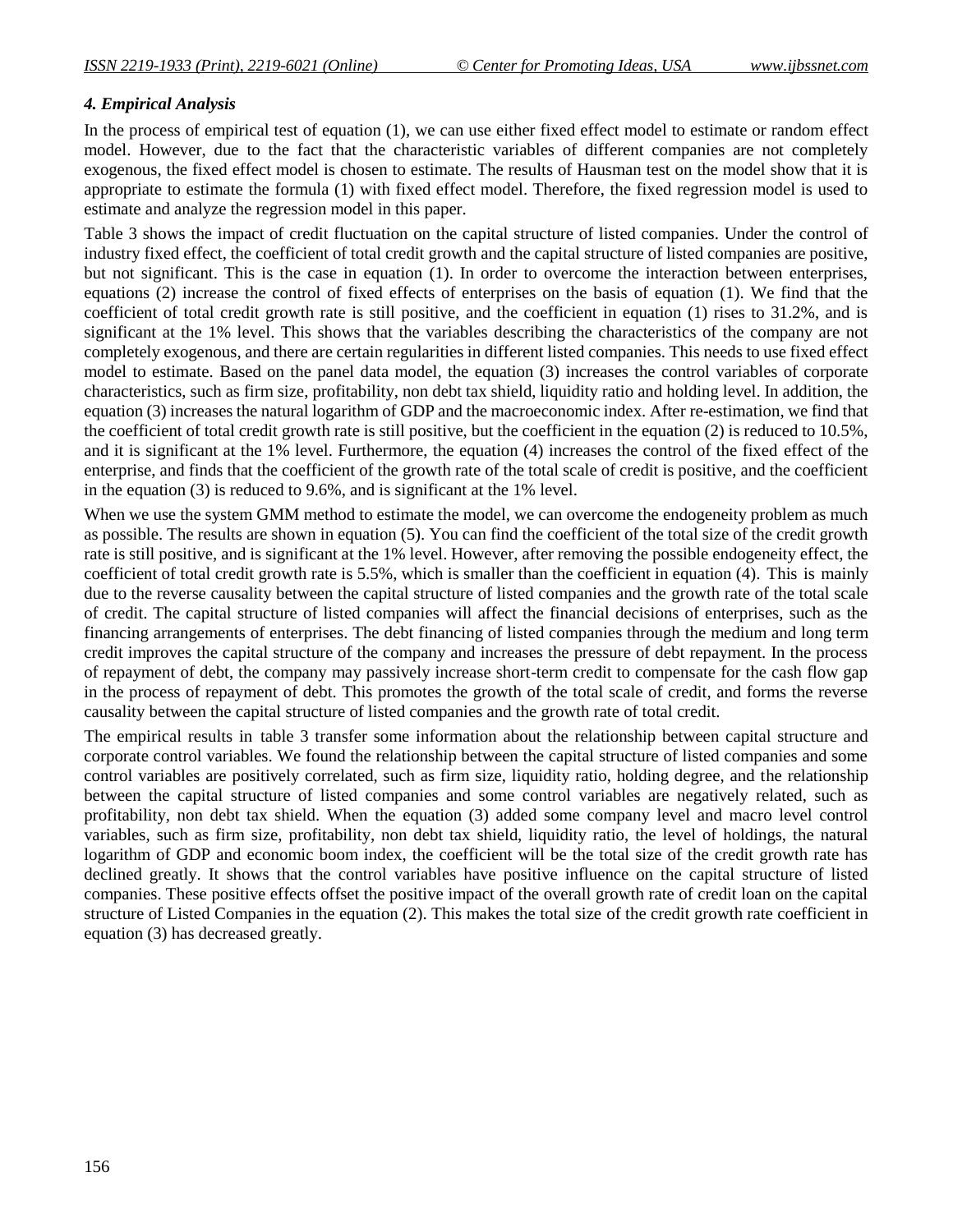| Variance               | $(1)$ FE   | $(2)$ FE   | $(3)$ FE     | $(4)$ FE    | $(5)$ S-GMM |
|------------------------|------------|------------|--------------|-------------|-------------|
| lag_lev                |            |            |              |             | 0.001       |
|                        |            |            |              |             | (0.001)     |
| To_credit              | 0.124      | $0.312***$ | $0.105***$   | $0.096***$  | $0.055***$  |
|                        | (0.114)    | (0.107)    | (0.022)      | (0.015)     | (0.010)     |
| LnScale                |            |            | $0.027***$   | $0.036***$  | $0.025***$  |
|                        |            |            | (0.000)      | (0.000)     | (0.002)     |
| Profit                 |            |            | $-0.000$ *** | $-0.000***$ | $-0.000*$   |
|                        |            |            | (0.000)      | (0.000)     | (0.000)     |
| <b>Ndts</b>            |            |            | $-0.002***$  | $-0.001***$ | $-0.001***$ |
|                        |            |            | (0.000)      | (0.000)     | (0.000)     |
| Flow ra                |            |            | 0.000        | $0.000*$    | 0.000       |
|                        |            |            | (0.000)      | (0.000)     | (0.000)     |
| Control                |            |            | $0.000***$   | $0.000***$  | 0.000       |
|                        |            |            | (0.000)      | (0.000)     | (0.000)     |
| lnGDP                  |            |            | $0.000***$   | $0.000***$  | $0.000*$    |
|                        |            |            | (0.000)      | (0.000)     | (0.000)     |
| Mac_index              |            |            | $0.000***$   | $0.000*$    | $0.000*$    |
|                        |            |            | (0.000)      | (0.000)     | (0.000)     |
| Constant               | $0.106***$ | 0.004      | $-0.161***$  | $-0.306***$ | $-0.177***$ |
|                        | (0.026)    | (0.335)    | (0.005)      | (0.032)     | (0.024)     |
| Observations           | 91,165     | 91,165     | 76,387       | 76,387      | 55,443      |
| R-squared              | 0.003      | 0.002      | 0.363        | 0.363       | --          |
| Industry fixed effects | Y          | Y          | Y            | Y           | Y           |
| Firm fixed effects     | N          | Y          | ${\bf N}$    | Y           | Y           |
| AR (1) Test            |            |            |              |             | 0.000       |
| Sargan-Test            |            |            |              |             | 673.569     |
|                        |            |            |              |             | [0.122]     |

**Table 3 Empirical test of credit structure on the capital structure of listed companies**

Note:

- (1) The data in brackets are the standard deviations generated in the regression process. \*\*\*, \*\* and \* indicate, respectively, that the marked regression coefficients are significant at the 0.01, 0.05 and 0.1 levels.
- (2) In the Arellano-Bond first order sequence correlation test, AR (1) reports the p value and Sargan reports the statistical value.
- (3) The fixed effect (FE) is a fixed effect model and S-GMM (SYS GMM) is a generalized moment estimation model.
- (4) The control variables are not included in the first equation and the second equation. The first equation onlycontrols the fixed effect of the industry, and the second equation controls both the fixed effect of the industry and the fixed effect of the firm.
- (5) The third equation joins the enterprise scale (Scale), profitability (Profit), non-debt tax shields (Ndts), flow rate (Flow\_ra), the level of Holdings (Control) and the other control variables only on the industry fixed effects to control. The fourth equation is still the control of enterprises increase in fixed effects based on the third equation.
- (6) In order to solve the possible endogenous effects of variables, the fifth equation adopted the systematic GMM method to estimate the model.

To sum up, in Table 3, we use the growth rate of credit scale as an alternative variable of credit fluctuation. No matter what regression model is used, the empirical results show that the credit growth is positively related to the capital structure of listed companies, and the impact coefficient is about 5.5%~31.2%. However, the conclusion of the study and conclusions of other scholars are different. Su Dongwei and Zeng Haijian (2009), Min Liang and Shen Yue (2011) believe that the impact of changes in the overall size of credit and the company's capital structure is uncertain. For this reason, this article will further explore the possible reasons in the following chapters, which will be mainly based on the perspective of the term structure of credit.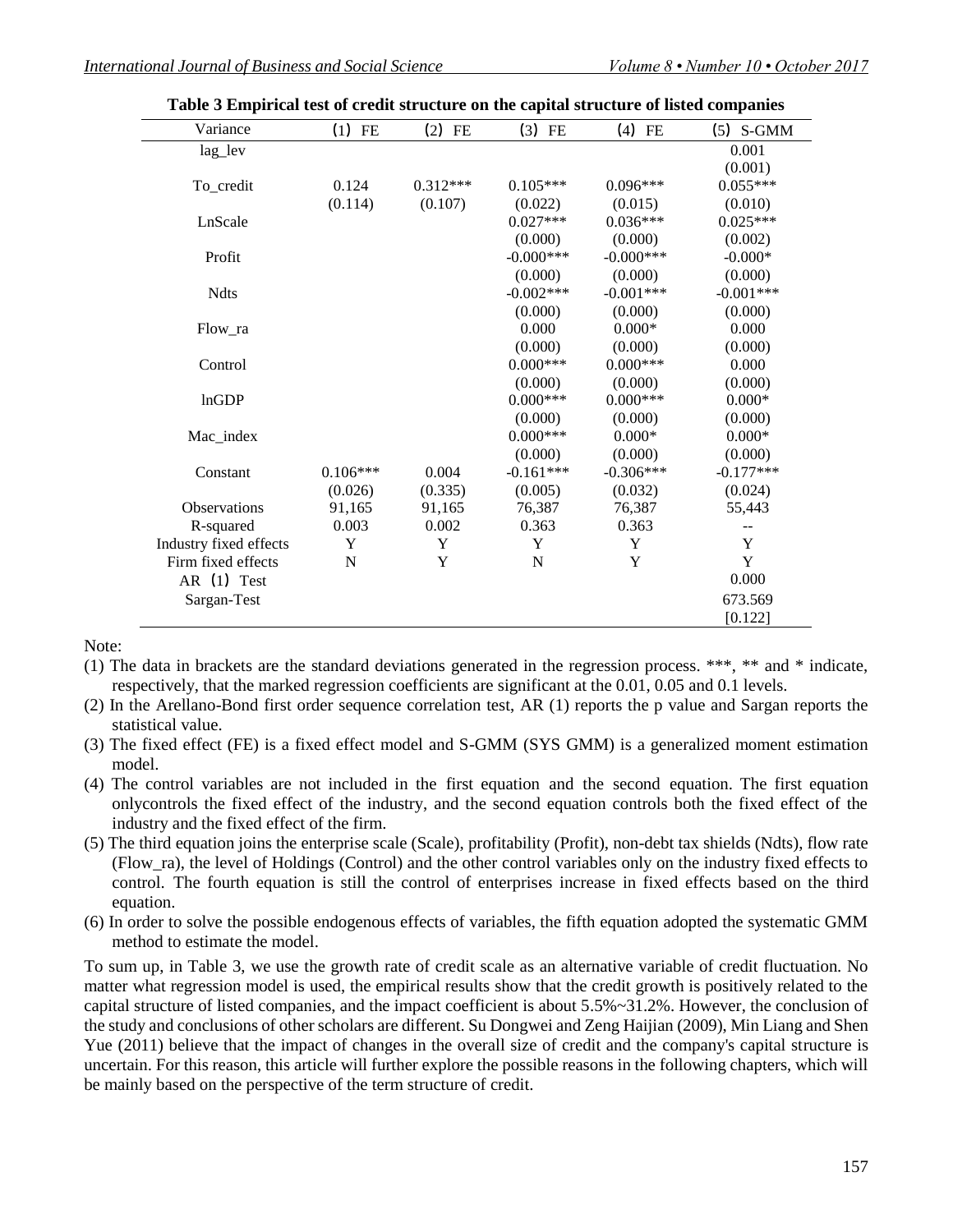# *5. Robustness Tests*

In the test of the previous section, we choose the growth rate of credit scale as the proxy variable of credit change. However, as everyone knows, deposit reserve rate and the interest spreads of deposit and loan can also reflect the changes in the credit. Therefore, the robustness test will use deposit reserve rate and the interest spreads of deposit and loan as the proxy variable of the credit change to make a robust test.

As shown in Table 4, a robust test of the relationship between the volatility of credit scale and capital structure is reported. Equation (1), (2), (3) show that when the interest spreads of deposit and loan is used as an alternative variable of credit volatility, the capital structure of listed company and the interest spreads of deposit and loan is positively related, and the impact coefficient is between  $1.070 \sim 1.249$ . Equation (4), (5), (6) show that when the reserve requirement rate is used as an alternative variable of credit volatility, the capital structure of listed companies has a negative correlation with the deposit reserve rate, and the impact coefficient is between 0.392~1.064. These results are consistent with the theoretical expectations. In the last section, when the total scale growth rate of credit is used as the proxy variable of credit changes, the empirical test results are consistent with the conclusions drawn from the robustness test in this section.

As the intermediary industry of credit market, the profit source of banking industry mainly comes from the interest margin of deposit and loan. With the increase of spreads between deposits and loans, the enthusiasm of banks to develop credit business is higher. But if the spread between deposits and loans shrinks, the profitability of the banking sector will shrink. It can be seen that commercial banks as independent entities of interest, in the face of the financing needs of enterprises, the decision to increase or reduce the scale of credit depends on the operation and profitability of commercial banks. The bank's deposit and loan spreads have positive effects on the supply of credit scale of commercial banks. That is to say, the amplification of deposit loan spreads will increase the credit supply of banks, and it is easier for listed companies to realize debt financing through loan channels. Therefore, there is a positive correlation between changes in the interest spreads of deposit and loan and the capital structure of listed company.

| Variance                 | (1)          | (2)          | (3)          | (4)          | (5)          | (6)          |
|--------------------------|--------------|--------------|--------------|--------------|--------------|--------------|
|                          | <b>FE</b>    | <b>FE</b>    | S-GMM        | <b>FE</b>    | <b>FE</b>    | S-GMM        |
| $lag$ <sub>-</sub> $lev$ |              |              | $0.315***$   |              |              | $0.260***$   |
|                          |              |              | (0.011)      |              |              | (0.010)      |
| SL_is                    | 1.249***     | $1.070***$   | 1.148***     |              |              |              |
|                          | (0.044)      | (0.025)      | (0.020)      |              |              |              |
| RR ratio                 |              |              |              | $-1.064***$  | $-0.392***$  | $-0.440***$  |
|                          |              |              |              | (0.016)      | (0.012)      | (0.028)      |
| LnScale                  | $0.043***$   | $0.029***$   | $0.030***$   | $0.045***$   | $0.039***$   | $0.055***$   |
|                          | (0.001)      | (0.001)      | (0.003)      | (0.001)      | (0.001)      | (0.004)      |
| Profit                   | $-0.000$ *** | $-0.000$ *** | $-0.000$ *** | $-0.000$ *** | $-0.000$ *** | $-0.000$ *** |
|                          | (0.000)      | (0.000)      | (0.000)      | (0.000)      | (0.000)      | (0.000)      |
| <b>Ndts</b>              | $-0.000$ *** | $-0.000$ *** | $-0.002***$  | $-0.001***$  | $-0.000$ *** | $-0.001***$  |
|                          | (0.000)      | (0.000)      | (0.000)      | (0.000)      | (0.000)      | (0.000)      |
| Flow ra                  | $-0.001***$  | $-0.000$ *** | $-0.000*$    | $-0.001***$  | $-0.000$ *** | $-0.000$ *** |
|                          | (0.000)      | (0.000)      | (0.000)      | (0.000)      | (0.000)      | (0.000)      |
| Control                  | $-0.000$ *** | $0.000***$   | $-0.001***$  | $0.001***$   | $0.001***$   | $-0.000$ *** |
|                          | (0.000)      | (0.000)      | (0.000)      | (0.000)      | (0.000)      | (0.000)      |
| lnGDP                    | $0.000***$   | $0.000***$   | $0.000***$   | $0.000***$   | $0.000***$   | $0.000***$   |
|                          | (0.000)      | (0.000)      | (0.000)      | (0.000)      | (0.000)      | (0.000)      |
| Mac index                | $0.000***$   | $0.000***$   | $0.000***$   | $0.000***$   | $0.000***$   | $0.000***$   |
|                          | (0.000)      | (0.000)      | (0.000)      | (0.000)      | (0.000)      | (0.000)      |
| Constant                 | $-0.211***$  | $-0.268***$  | 0.027        | $-0.086***$  | $-0.312***$  | $-0.246***$  |
|                          | (0.009)      | (0.055)      | (0.045)      | (0.009)      | (0.054)      | (0.054)      |
| Observations             | 84,375       | 84,375       | 62,491       | 84,375       | 84,375       | 62,491       |
| R-squared                | 0.187        | 0.748        | $-$          | 0.228        | 0.751        | --           |
| Industry fixed effect    | Y            | Y            | Y            | Y            | Y            | Y            |
| Firm fixed effects       | N            | Y            | Y            | $\mathbf N$  | Y            | Y            |
| $AR(1)$ Test             |              |              | 0.000        |              |              | 0.000        |
| Sargan-Test              |              |              | 614.168      |              |              | 523.578      |
|                          |              |              | [0.212]      |              |              | [0.171]      |
|                          |              |              |              |              |              |              |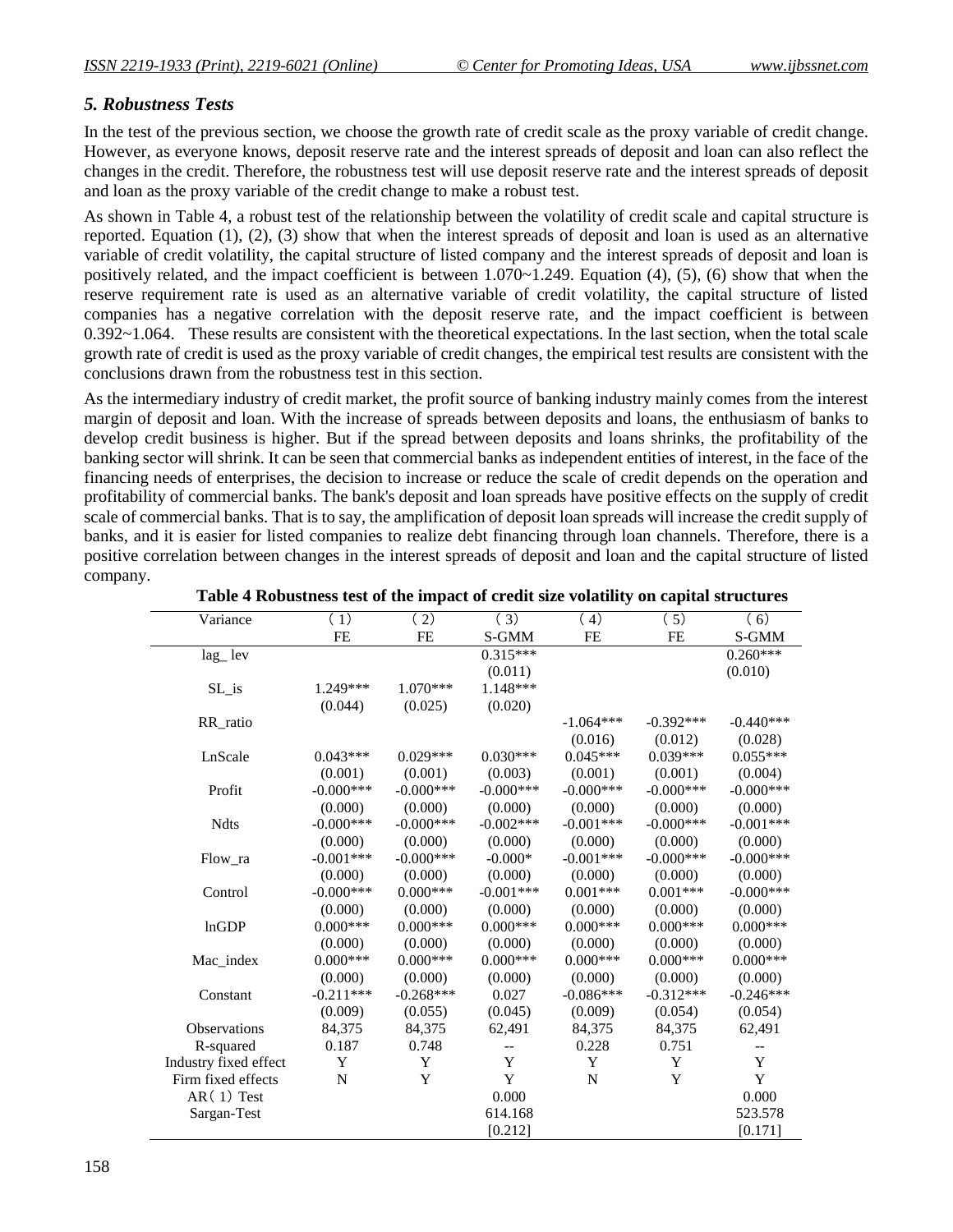**Note:** 

(1) The data in brackets are the standard deviations generated in the regression process. \*\*\*, \*\* and \* indicate, respectively, that the marked regression coefficients are significant at the 0.01, 0.05 and 0.1 levels.

(2) In the Arellano-Bond first order sequence correlation test, AR (1) reports the p value and Sargan reports the statistical value.

(3) The fixed effect (FE) is a fixed effect model and S-GMM (SYS GMM) is a generalized moment estimation model.

(4) In the control of the industry fixed effects, the first and fourth equation respectively estimate the relationship between the capital structure of listed companies and the interest spreads of deposit and loan, and the relationship between the capital structure of listed companies and the deposit reserve rate. In the control of industry fixed effects and firm fixed effects, the second and fifth equation respectively estimate the relationship between the capital structure of listed companies and the interest spreads of deposit and loan, and the relationship between the capital structure of listed companies and the deposit reserve rate.

(5) In order to solve the possible endogenous effects of variables, the third equation and the sixth equation adopted the systematic GMM method to estimate the model.

On the basis of the traditional IS-LM model, Bernanke and Blinder (1998) combine credit channels and monetary channels, and build the CC-LM model. The CC curve represents the credit market in the model, the LM curve represents the money market. In this model, the monetary policy changes will cause the shift in the CC curve and LM curve. The model shows that the central bank can use the deposit reserve ratio and other monetary policy tools to control the monetary base. The central bank can realize the impact of credit scale through credit channels, so as to achieve the government's macroeconomic regulation and control objectives. When the central bank needs to tighten monetary policy, the central bank may increase the statutory deposit reserve rate. When the statutory deposit reserve ratio is raised, according to the ratio of statutory reserve requirements issued by the central bank, commercial banks must retain more cash as legal reserve requirements. So the quantity of loanable funds lending will decrease. The statutory deposit reserve ratio and the capital structure of the company showed a reverse relationship.

In Table 4, the equation (1) shows that the coefficient of the interest spreads of deposit and loan is positively related to the capital structure of listed companies, and is significant at the 1% level. In order to overcome the interaction between enterprises, equations (2) increase the control of fixed effects of enterprises on the basis of equation (1). We find that the coefficient of the interest spreads of deposit and loan is still positive. However, the coefficient in equation (2) is reduced to 1.070 compared with equation (1), and the result is still significant at 1% level. This shows that, when checking the relationship between the capital structure of listed companies and the interest spreads of deposit and loan, the characteristic variables of different enterprises still exist some incomplete exogenous. In order to overcome the endogeneity problem, we use the system GMM method to model re-estimation. The result of equation (3) shows that the coefficient of the interest spreads of deposit and loan is still positive, and is significant at the 1% level. After removal of the endogenous effect, the coefficient is 1.148. Similarly, the reserve ratio of the equation (4) is negatively related to the capital structure of the listed companies. The coefficient of the deposit reserve ratio of 1.064, and is significant at the 1% level. On the basis of equation (4), the control of fixed effect is added. In the equation (4), the coefficient of deposit reserve rate is still negative, but only drops to 0.392, and is still significant at the 1% level. When the system GMM method was used to re-estimate the model, we removed the possible endogeneity effect. The result of equation (6) shows that the coefficient of the deposit reserve ratio is 1.148, and is still negative.

In the analysis of Table 4, we use the deposit reserve ratio and the interest spreads of deposit and loan as the proxy variable to test the robustness of the credit change. In the previous section, we examine the total growth rate of credit as a proxy variable for credit change. These two conclusions are consistent in the direction of influence and significance. Under the current economic environment in China, the change tendency of credit changes and capital structure of listed companies has the same direction, so the empirical results in this section are robust.

#### *6. Further Study on the Relationship between Credit Fluctuations and Capital Structures*

Although the regression coefficient of the total credit growth rate is in line with the positive expectations, the impact is limited and declining. This paper argues that the previous scholars have concluded that the relationship between credit and corporate capital structure is uncertain, because the effect of debt maturity structure is ignored.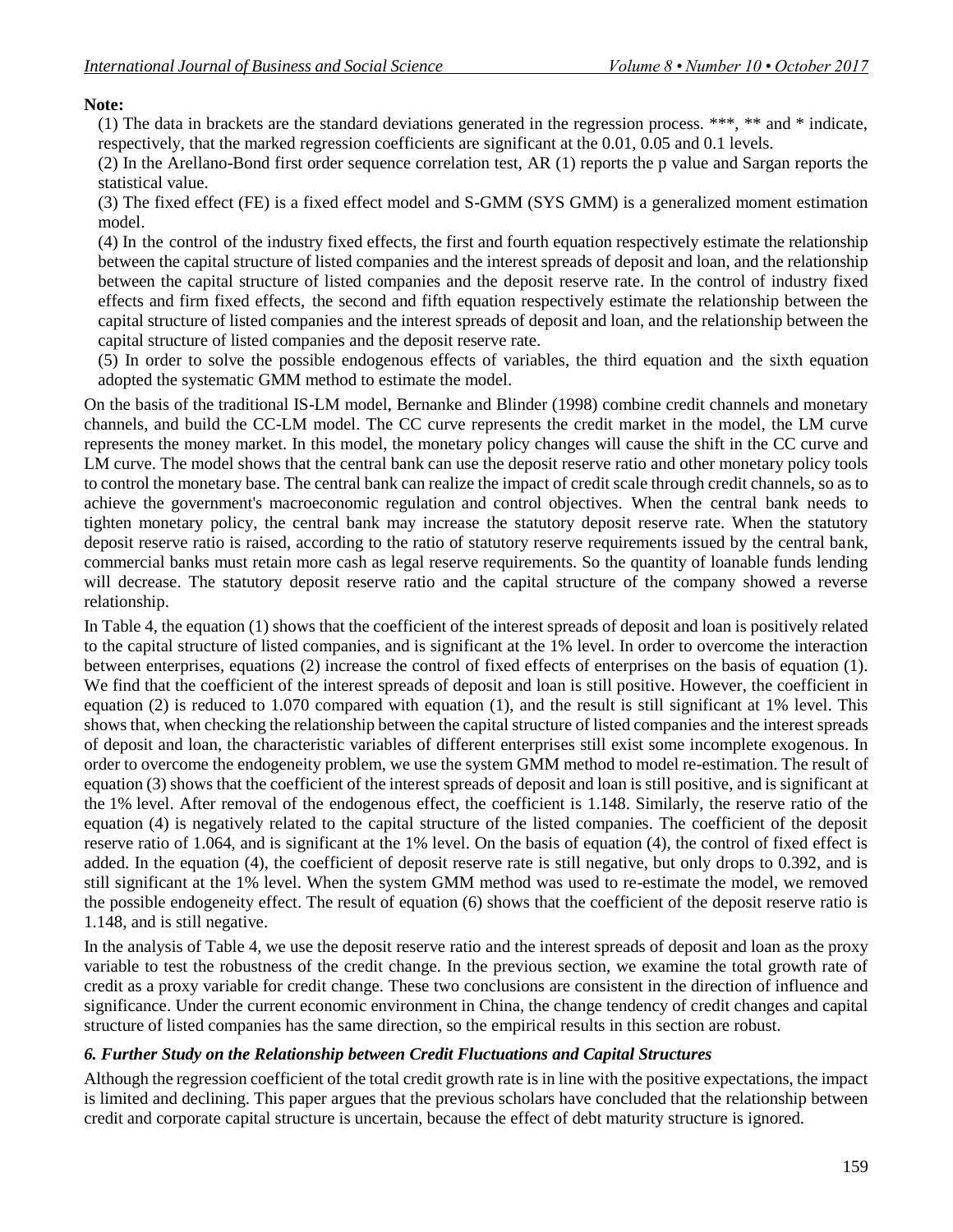In order to solve this problem, this paper uses the growth rate of short-term credit scale and the growth rate of long-term credit scale to replace the growth rate of total credit. In the introduction of the company level and macro level control variables, such as firm size, profitability, non debt tax shield, liquidity ratio, the level of holdings, the natural logarithm of GDP and economic boom index, this paper uses fixed effect model to verify. The regression results in Table 5 show that there is a negative correlation between the growth rate of short-term credit scale and the capital structure of listed companies, and the coefficient is about 15.9%~96.8%. There is a positive correlation between the long-term credit scale and the capital structure of listed companies, and the coefficient is about 19.2%~90.8%. They have passed the 1% significance level test.

| Variance               | (1)          | (2)          | (3)          | (4)          |
|------------------------|--------------|--------------|--------------|--------------|
| St_credit              | $-0.968***$  | $-0.159***$  |              |              |
|                        | (0.040)      | (0.023)      |              |              |
| Lt_credit              |              |              | $0.908***$   | $0.192***$   |
|                        |              |              | (0.033)      | (0.019)      |
| LnScale                | $0.043***$   | $0.031***$   | $0.043***$   | $0.032***$   |
|                        | (0.001)      | (0.001)      | (0.001)      | (0.001)      |
| Profit                 | $-0.000$ *** | $-0.000$ *** | $-0.000$ *** | $-0.000$ *** |
|                        | (0.000)      | (0.000)      | (0.000)      | (0.000)      |
| <b>Ndts</b>            | $-0.000$ *** | $-0.000$ *** | $-0.000$ *** | $-0.000$ *** |
|                        | (0.000)      | (0.000)      | (0.000)      | (0.000)      |
| Flow_ra                | $-0.001***$  | $-0.000$ *** | $-0.001***$  | $-0.000$ *** |
|                        | (0.000)      | (0.000)      | (0.000)      | (0.000)      |
| Control                | $0.000***$   | $0.000***$   | $0.000***$   | $0.000**$    |
|                        | (0.000)      | (0.000)      | (0.000)      | (0.000)      |
| lnGDP                  | $0.000***$   | $0.000***$   | $0.000***$   | $0.000***$   |
|                        | (0.000)      | (0.000)      | (0.000)      | (0.000)      |
| Mac_index              | $0.000***$   | $0.000***$   | $0.000***$   | $0.000***$   |
|                        | (0.000)      | (0.000)      | (0.000)      | (0.000)      |
| Constant               | $-0.159***$  | $-0.341***$  | $-0.236***$  | $-0.356***$  |
|                        | (0.010)      | (0.076)      | (0.010)      | (0.076)      |
| Observations           | 77,488       | 77,488       | 77,488       | 77,488       |
| R-squared              | 0.192        | 0.756        | 0.192        | 0.756        |
| Industry fixed effects | Y            | Y            | Y            | Y            |
| Firm fixed effects     | ${\bf N}$    | Y            | N            | Y            |

| Table 5 Empirical test results of the influence of short-term credit and long-term credit on capital |
|------------------------------------------------------------------------------------------------------|
| structure differentiation                                                                            |

Note: (1) The data in brackets are the standard deviations generated in the regression process. \*\*\*, \*\* and \* indicate, respectively, that the marked regression coefficients are significant at the 0.01, 0.05 and 0.1 levels.

(2) In the control of the industry fixed effects, the first and third equation respectively estimate the relationship between the capital structure of listed companies and the short-term credit, and the relationship between the capital structure of listed companies and the long-term credit. In the control of industry fixed effects and firm fixed effects, the second and fourth equation respectively estimate the relationship between the capital structure of listed companies and the short-term credit, and the relationship between the capital structure of listed companies and the long-term credit.

In Table 5, equation (1) is to control the industry fixed effects. The growth rate of short-term credit scale is negative with the capital structure of listed companies, and is significant at the 1% level. In order to overcome the interaction between companies, the equation (2) adds the fixed effect control to the enterprise on the basis of equation (1). We find that the coefficient of short-term credit growth rate is still negative, but the coefficient in equation (2) drops to 15.9% compared with equation (1), and is significant at 1% level. When examining the relationship between the growth rate of short-term credit and the capital structure of listed companies, the variables of corporate characteristics still have some incomplete exogenous characteristics among different companies.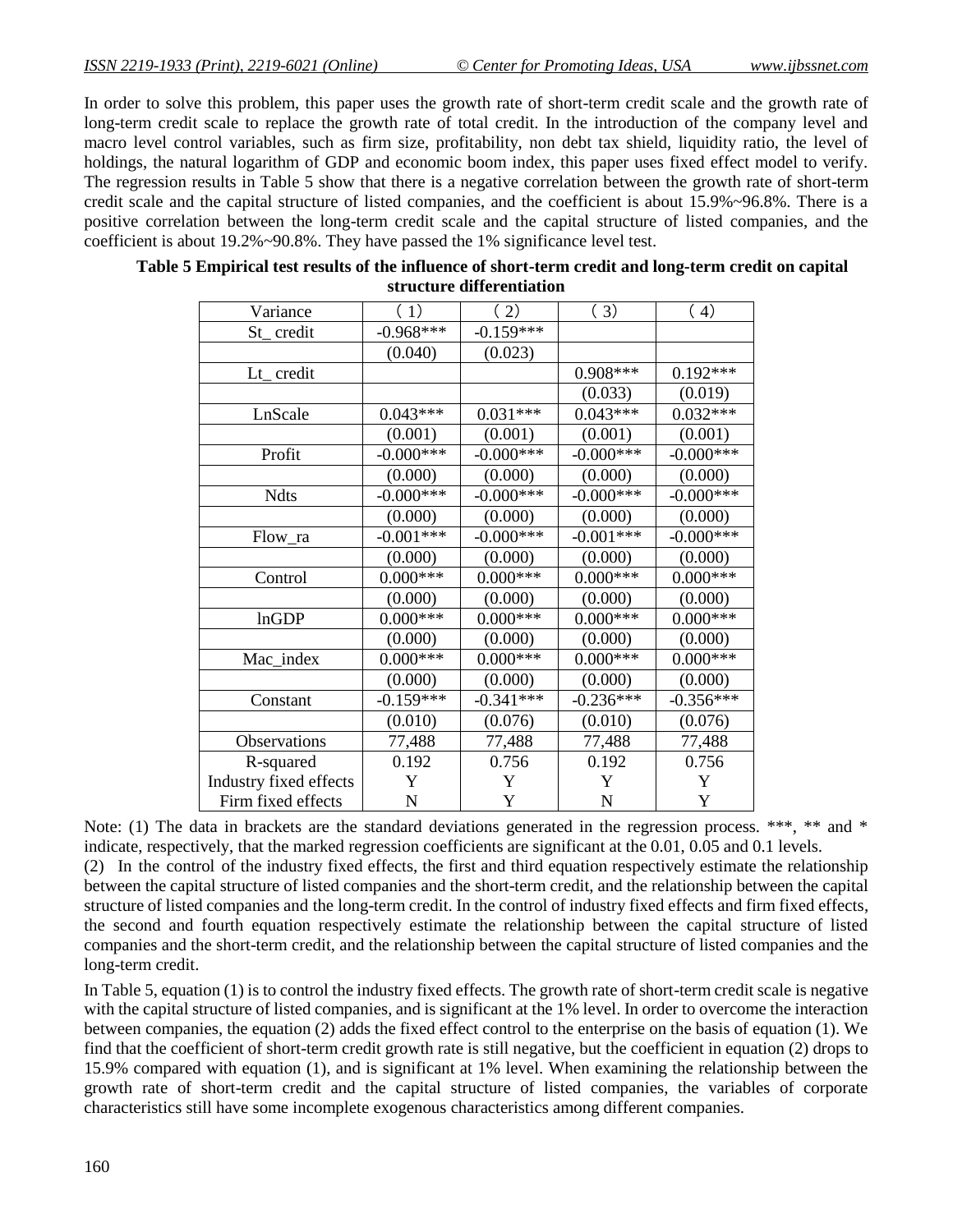Similarly, the long-term credit growth rate in the equation (3) is positively related to the capital structure of listed companies, and the coefficient of long-term credit growth rate is 90.8%, which is significant at the 1% level. On the basis of equation (3), the control of firm fixed effect is added. In the equation (4), the coefficient of growth of long-term credit scale is still positive, but only drops to 19.2%, and is significant at 1% level.

Previous scholars believe that the impact of the aggregate size fluctuations and the impact of the company's capital structure is uncertain or insensitive, mainly due to the lack of a survey of the term structure of credit itself and the actual situation of china. Because the term structure of credit has different effects on the liabilities of companies with different maturities. That is to say, the fluctuation of short-term credit scale will promote the company's short-term debt, but it will have an alternative effect on the long-term liabilities of the company. In this paper, the total growth rate coefficient of the short-term credit is estimated to be 15.9%, and the total growth coefficient of the long-term credit is estimated to be 19.2%. On the one hand, the financing behavior of China's listed companies have a stronger preference for short-term debt. Therefore, the short-term liquidity debt of Listed Companies in China accounts for a large proportion of the total liabilities of the listed companies, and even occupies a dominant position. On the other hand, the proportion of the long-term debt financing of China's Listed Companies in the total amount of debt financing has increased steadily year by year. Therefore, in listed companies, debt financing from long-term credit has an increasing substitution effect on debt financing from short-term credit. The substitution effect of short-term credit growth on the long-term liabilities of the company is gradually declining.

There is a negative correlation between the growth rate of short-term credit scale and the capital structure of listed companies, and the long-term credit ratio is positively related to the capital structure of listed companies. On the basis of in-depth analysis of the impact of debt maturity, this paper argues that the substitution effect of short-term credit on long-term credit is smaller than the substitution effect of long-term credit on short-term credit. This makes the capital structure of listed companies and credit fluctuation keep consistent in the direction of change.

#### *7. Conclusions and Policy Recommendations*

On the basis of controlling all kinds of corporate variables and macroeconomic variables, this paper studies the impact of credit fluctuation on capital structure by using the data of Listed Companies in China's A share market from 2003 to 2015. In the research process, the fixed effect method and the system GMM regression method were adopted to carry on the regression analysis to the model. The results show that the effect of total credit scale fluctuation, long-term credit fluctuation and short-term credit fluctuation on capital structure of listed companies is different. Specific conclusions are as follows. First, there is a positive correlation between credit volatility and capital structure of listed companies, and this relationship is still significant under a variety of robustness tests. Second, there is a negative correlation between the growth rate of short-term credit scale and the capital structure of listed companies. And third, there is a positive correlation between the growth rate of long-term credit and capital structure of listed companies. As an important factor affecting the financing environment, the credit policy is related to the financing decisions and capital structure of listed companies. China is in a period of strategic opportunities, and relevant authorities should make good use of macro credit policy and make good use of the policy tools that influence the capital structure of micro enterprises. Make the credit policy play a good impact on the capital structure of listed companies, and promote the continuous optimization of the capital structure of listed companies.

Firstly, we recommend that China should continue to deepen the market-oriented interest rate reforms, improve the pricing and transmission mechanism of the interest rate of deposit and loan, and optimize the interest rate structure of commercial banks. Interest rate is the objective embodiment of capital price. Interest rate policy affects money supply and corporate financing, and it is an important policy measure of market economy regulation. In the process of market allocation of resources, interest rate should play a basic role in regulating. Reasonable interest rate policy will make the flow of funds more reasonable and more efficient. Therefore, in the pricing of deposit and loan interest rates, financial institutions should be given more operational space. The existing transmission mechanism of interest rate policy should be further optimized and improved. Secondly, the central bank should reduce the frequency of deposit reserve policy, and keep the difference of deposit reserve adjustment. When the deposit reserve rate is adjusted, the scale of the credit will change with the total amount of available funds. This change will affect the level of the company's current liabilities, and ultimately lead to the corresponding adjustment of the company's capital structure. Although the adjustment of the reserve requirement has significant effect on the credit market, the negative impact of the policy tool on the market may be too much.